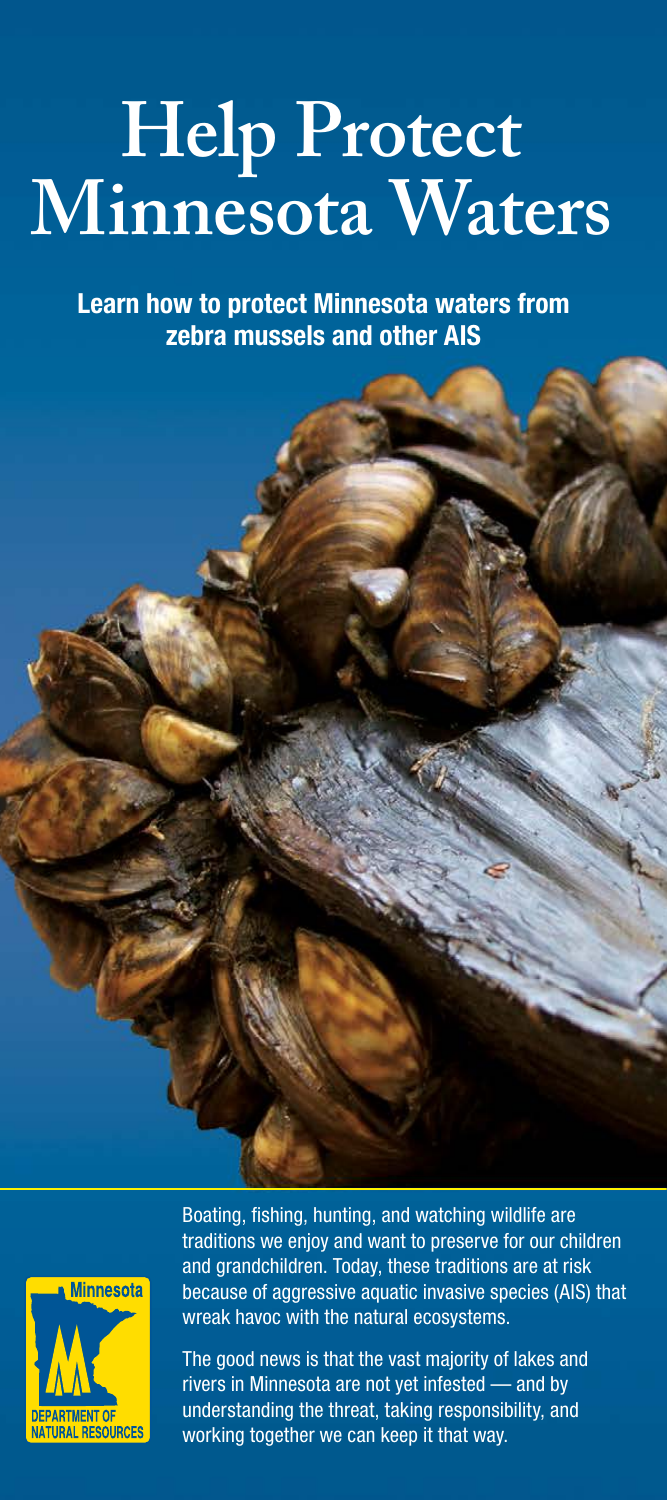

#### **You can prevent the transport of AIS**

Aquatic invasive species (AIS) are nonnative animals and plants that do not naturally occur in our waters and cause ecological or economic harm. Once introduced into an ecosystem where they have few natural predators, they can do irreparable damage to lakes, streams, and wetlands — and their native inhabitants. They harm our environment, outdoor recreation, and Minnesota's economy, which all depend upon healthy water resources.

#### **How they spread**

The main way aquatic invaders spread is by hitching rides on watercraft and equipment used by anglers, boaters, and others. They are often extremely small and easily overlooked at the water access

#### **How they harm Minnesota waters**

Once aquatic invaders move in, it's nearly impossible to get them out. They spread uncontrollably, displace native species, harm fish populations, damage habitats, impair water quality and water recreation, and can cost millions of dollars to manage — and millions more in lost revenue for business and recreation.

#### **What you can do**

Aquatic invasive species cannot move across the land without help, but when given a lift they can spread almost anywhere. There are a few simple, but effective, steps you can take to keep AIS out of our waters.

Learn to recognize aquatic invaders, understand the harm they cause, and know how they spread. Follow the laws and take precautions to make sure you are not transporting AIS to a new location. Comply with watercraft inspectors and share the CLEAN DRAIN DRY message with everyone you know who spends time enjoying Minnesota's lakes and rivers.



#### Make a commitment

Over the last two decades, preventative actions taken by boaters, anglers, lake associations, and local government to Stop Aquatic Hitchhikers! has helped in the fight against aquatic invasive species. It's time for everyone to become part of the nationwide effort to stop the spread of AIS.

#### To help protect Minnesota's lakes, rivers, and wetlands, I will:

- Learn to recognize aquatic invasive species
- Follow Minnesota's AIS laws and regulations
- Clean and drain my boat and equipment before I leave a water access
- Throw all unwanted bait, worms, and fish parts in the trash.
- Share this brochure with others who spend time fishing, boating, or recreating in Minnesota

#### Report new infestations

If you suspect a new infestation of an aquatic invasive plant or animal, note the exact location, take a photo or keep the specimen, and call a DNR AIS Specialist at 651-259-5100, or contact a local fisheries office or MN Sea Grant office.

Every person who uses Minnesota's lakes and rivers for outdoor recreation has a responsibility to help prevent and curb the spread of AIS . . . because it is preventable. Make a pledge to do your part.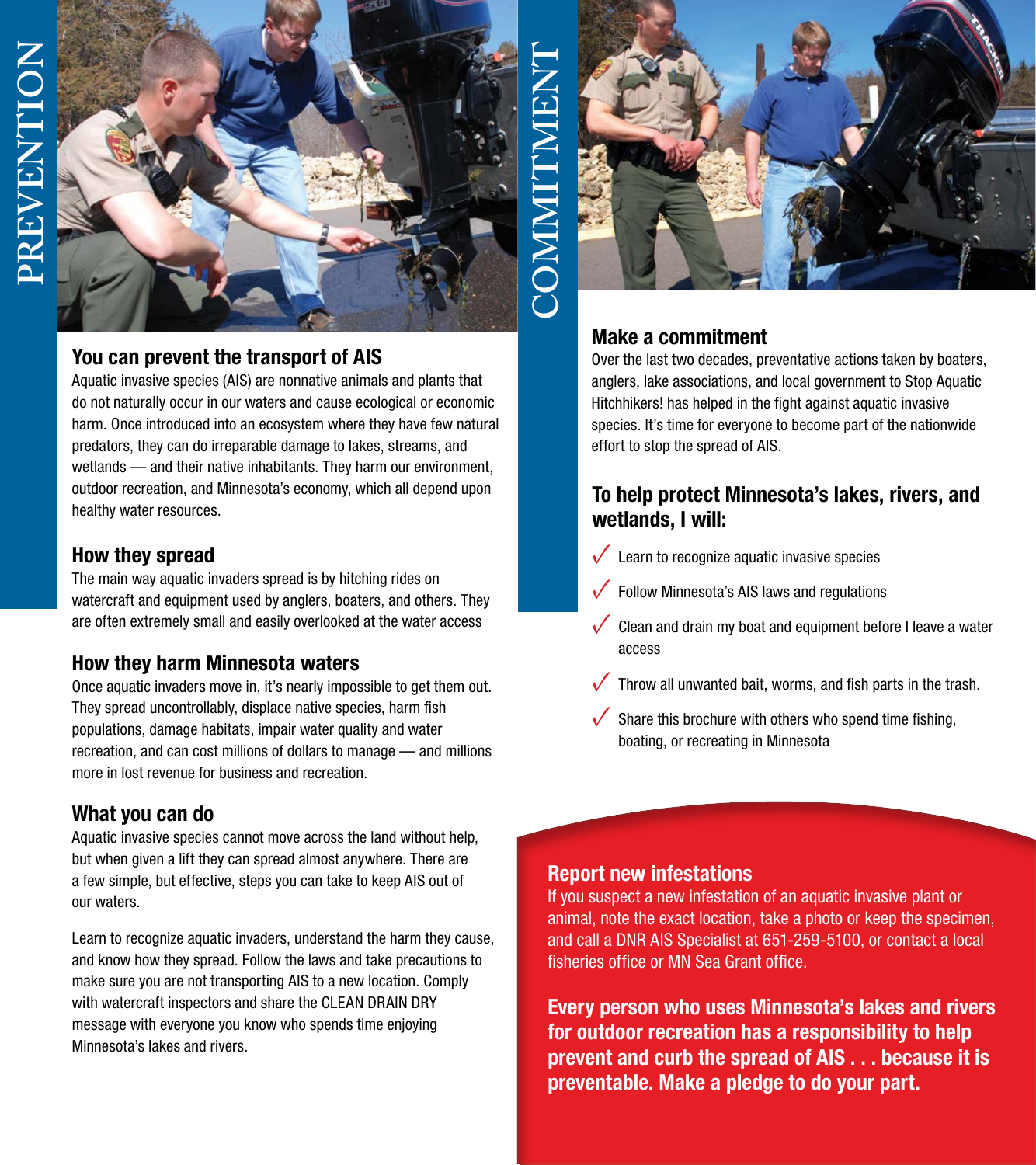

## **STOP AQUATIC HITCHHIKERS!"**

#### **Take these decontamination actions required by law:**

## **✓ CLEAN**

Clean visible aquatic plants, zebra mussels, and other prohibited invasive species off all watercraft, trailers, and water-related equipment *before* leaving a water access or shoreland property. It is illegal to transport aquatic plants, zebra mussels, or other prohibited species whether dead or alive.

## **✓ DRAIN**

Drain water-related equipment (boat, ballast tanks, portable bait containers, motor) *and* drain bilge, livewell, and baitwell by removing drain plugs *before* leaving a water access or shoreland property. Keep drain plugs out and waterdraining devices open while transporting watercraft. It is illegal to transport a watercraft or water-related equipment without draining water.

## **✓ DISPOSE**

Dispose of unwanted bait, including minnows, leeches, worms, and fish parts in the trash. If you want to keep live bait, drain bait containers and refill with bottled or tap water. It is illegal to release live bait into the water or to release worms on the ground.

### **You can help prevent the introduction and spread of AIS by following both the required and recommended actions listed below.**

#### **Additional recommendations:**

## **✓ DRY**

To further decontaminate your watercraft and equipment, it's important to spray, rinse, or dry everything before going to another waterbody, especially if your boat has been in the water or moored for more than 24 hours – or if you have recently been in zebra mussel and spiny waterflea infested waters. Do one or more of the following:

- **Spray** with high-pressure water
- Rinse with very hot water\*
- Dry for at least 5 days
- Run motor and personal watercraft for a few seconds to discharge water *before* leaving a water access.
- Transport fish on ice be prepared, bring a cooler.
- \* These water temperatures will kill zebra mussels and some other AIS: 120°F for at least 2 minutes; or 140°F for at least 10 seconds.



You may not ... transport watercraft without removing the drain plug • arrive at a lake access with drain plug in place • transport aquatic plants, zebra mussels, or other prohibited invasive species such as faucet snails, ruffe, and round goby • launch a watercraft with prohibited species attached • transport water from Minnesota lakes or rivers; or release live bait into water.

There are also many **regulated invasive species** – such as spiny waterfleas, rusty crayfish, and mystery snails, that may not be placed into another waterbody. Docks and boatlifts must be dried for 21 days before placing in another waterbody. Violating these regulations may result in fines up to \$1,000.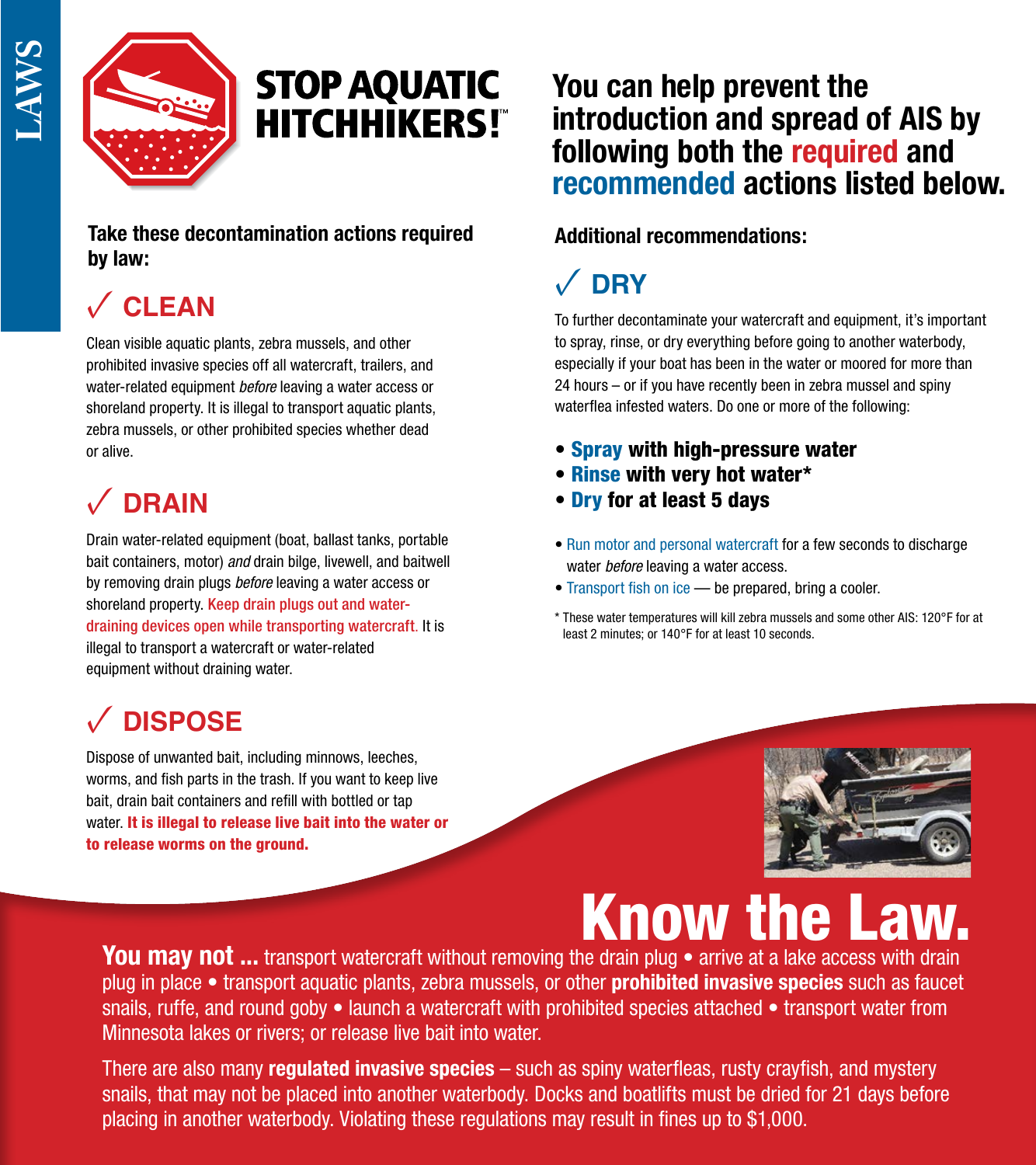# Clean In, Clean Out.

There is also a risk of spreading AIS by other water recreation. In addition to the required and recommended actions listed in this brochure, take these specific steps when engaging in the activities below:

#### Sailing

• Clean aquatic plants and animals from hull, centerboard or bilgeboard well, rudderpost, trailer, and other equipment *before* leaving water access.

#### Personal watercraft

- Avoid areas with aquatic plants *before* trailering personal watercraft.
- Run engine for 5-10 seconds on the trailer to blow out excess water and vegetation from internal drive, and then turn engine off.
- Clean aquatic plants and animals from hull, trailer, water intake grate, and steering nozzle, *before* leaving water access.

### Shore and fly-fishing

- Clean any visible aquatic plants, animals, and mud from waders and hip boots.
- Scrub any visible material off footwear with a stiff brush.
- Use non-felt-soled boots instead of felt-soled footwear to further reduce the risk of spreading AIS.
- Dispose of unwanted bait, worms, and fish parts in the trash. When keeping live bait, drain bait container and replace with bottled or tap water.









#### Waterfowl hunting

- Clean aquatic plants, animals, and mud from boat, motor, trailer, waders or hip boots, decoy lines, hunting dog, anchors (elliptical and bulb-shaped anchors can help reduce snagging aquatic plants), pushpoles, and ATVs.
- Cut cattails or other plants above the waterline for blinds or camouflage in accordance with regulations.

#### Scuba diving

- Clean aquatic plants, animals, and mud from all equipment *before* leaving water access.
- Drain water from buoyancy compensator, regulator, cylinder, boot, and any water-containing devices.
- Rinse inside and outside of gear with hot water.

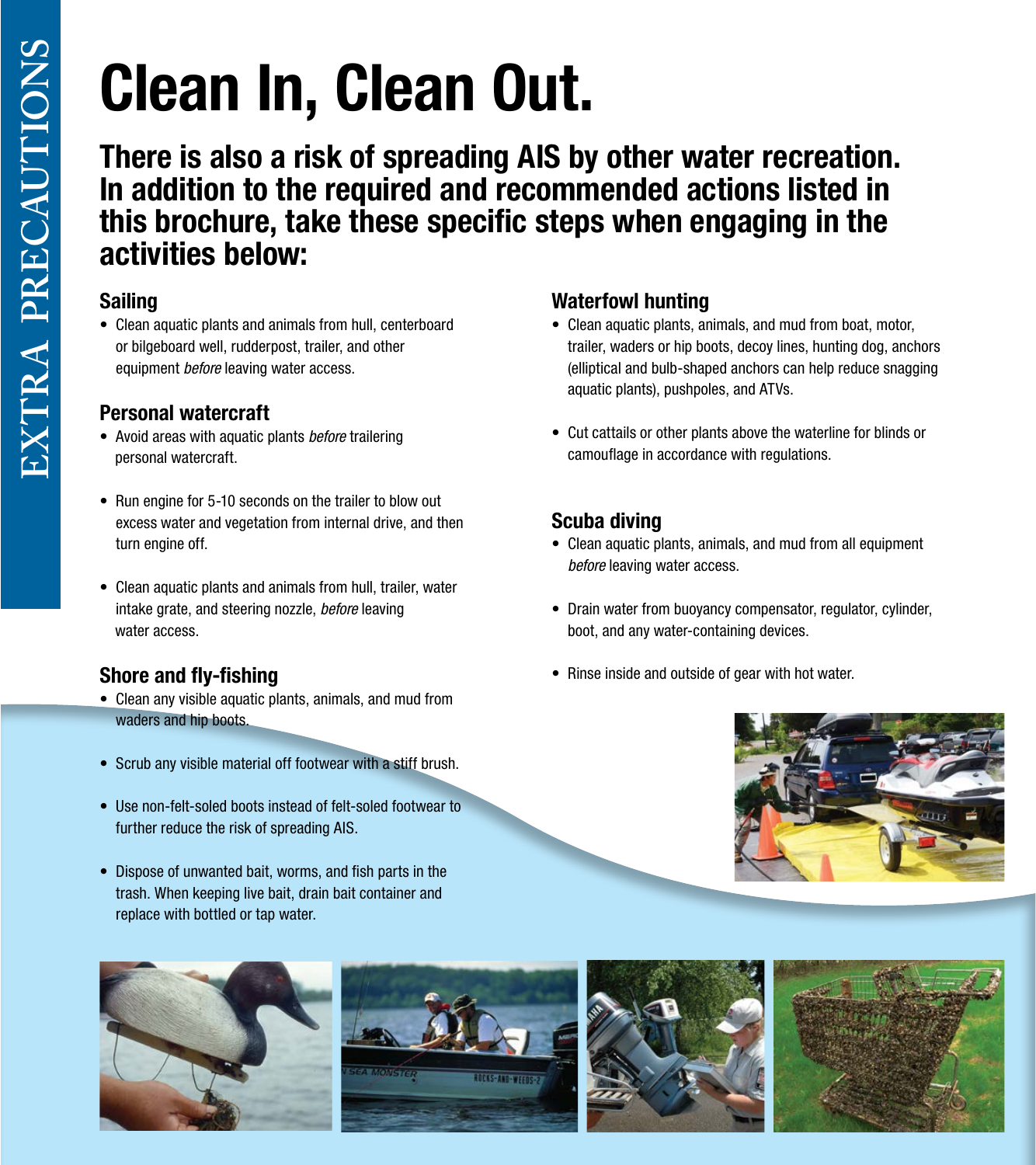Aquatic invasive species such as zebra mussels, spiny waterfleas, Eurasian watermilfoil, faucet snails, and viral hemorrahagic septicemia (VHS) now inhabit a small percent of waters throughout the state. Other harmful species, such as hydrilla and Northern snakehead, may be on the way and will create new problems if they are introduced in Minnesota.



Zebra mussels attach to native mussels, plants, and watercraft. They cut the feet of swimmers and dogs, clog water intakes, and damage ecosystems by reducing food for young fish. Their microscopic larvae can be moved in bait buckets, livewells, and other boat areas if not drained.

Eurasian watermilfoil causes problems in lakes by displacing native plants and producing extensive mats on the surface, especially in clear waters less than 15 feet deep. It is spread from one lake to another when plant fragments attach to boat trailers and other water-related equipment.



Silver (pictured) and bighead carp from Asia are threats to aquatic ecosystems and water recreation. Silver carp can jump out of the water, injuring boaters and waterskiers. Because young silver carp look similar to native minnows, they could accidentally be spread if live bait is released into the water.







Round gobies are aggressive bottom-dwelling fish from Europe. They drive out native species, attack bait, and eat the eggs of other fish, such as smallmouth bass. This behavior contributes to the decline of valuable sport fish.



Curly-leaf pondweed can form dense mats that interfere with boating and other water recreation. It also can displace native aquatic plants.



Faucet snails carry parasites that infect waterfowl. When snails are consumed, a waterfowl's internal organs are attacked by the parasites, eventually causing death.



Spiny waterfleas can be a problem for anglers because they form gelatinous globs on fishing lines, lures, and downrigger cables. It is important to remove spiny waterfleas from all equipment because their eggs can live out of water for more than 12 hours under typical summer conditions. To make sure these eggs are dead, thoroughly dry all equipment for 24 hours before reuse.